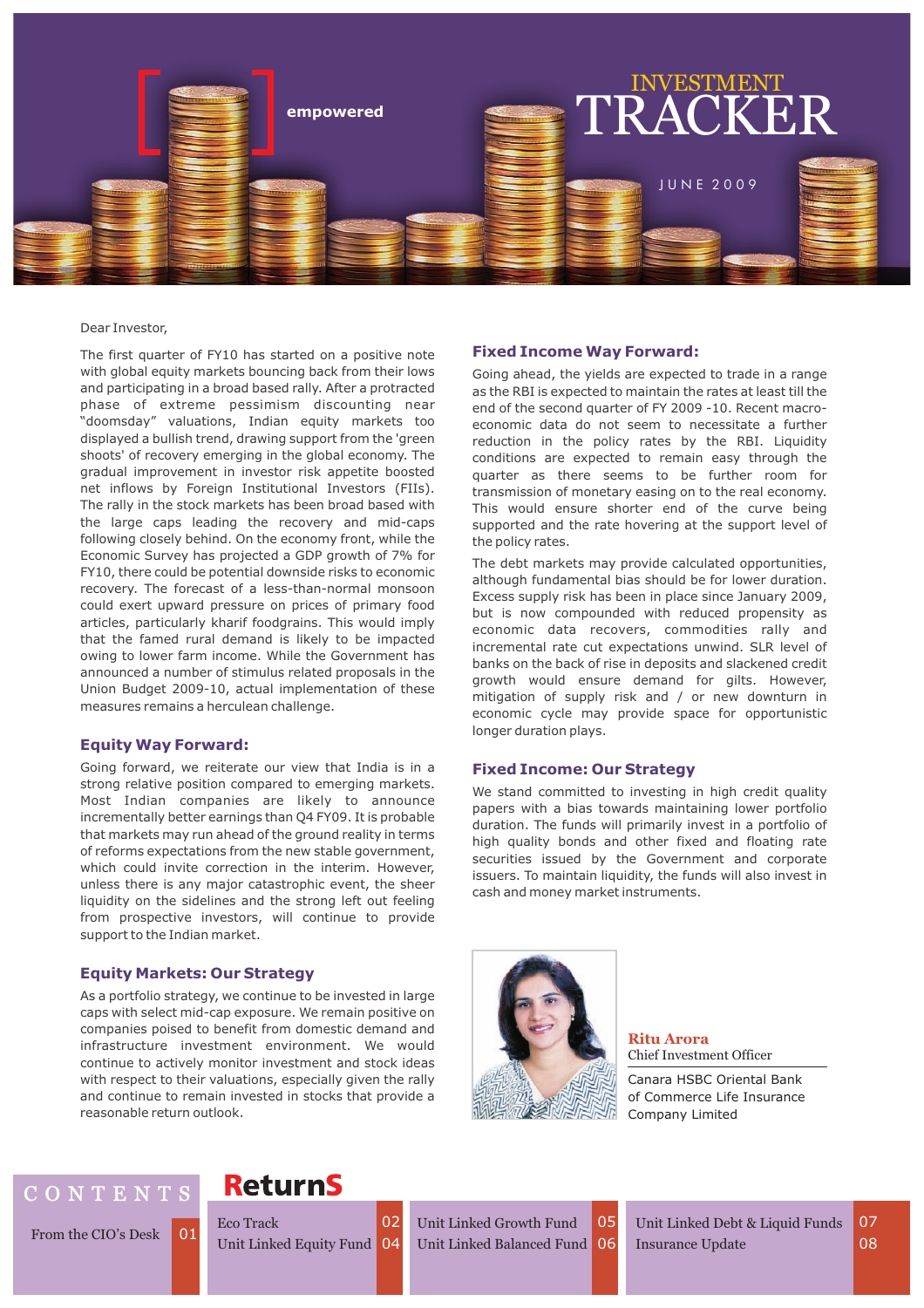# **GDP displays resilient performance during Q4 FY09**

 **empowered**

India's GDP grew by 5.8% during Q4 FY09 amidst global financial and economic turmoil. The resilience in GDP during the quarter could be primarily attributed to the sustained growth in services and construction sectors. The impact of slowdown in domestic and global demand was felt primarily in the manufacturing sector, which registered a sharp decline of 1.36% during the quarter. In the meanwhile, the 'community, social and personal services' sub-sector registered a strong growth of 12.6% during Q4 FY09. However, this can partly be attributed to the significant increase in government expenditure after the announcement of fiscal stimulus packages. Since the government expenditure is unlikely to increase at the same pace going forward, a persistent improvement is required in private consumption and in investment demand for a sustained recovery in the domestic economy.

### **IIP growth rebounds amidst improved performance of consumer durables sector**

The rapid contraction in overall industrial activity – witnessed during the past few months – seems to have abated to a certain extent. Improvement in the Index of Industrial Production (IIP) growth (2.7% during May-09) and a rebound in the manufacturing sector output are indicative of stability emerging within the economy. Although substantial growth in consumer durables' production during April and May 2009 could partly be attributed to the base effect, it does signify a gradual improvement in domestic demand conditions. Intermediate goods production, which witnessed continuous decline during Aug-08 to Feb-09, registered a growth of 6.1% during May-09. Capital goods production, however, continued to decline in May-09, owing to fall in production of metal products and parts, and a substantial moderation in growth of "machinery and equipment other than transport equipment".



*Source: CSO*

### **WPI inflation turns negative**

The Wholesale Price Index (WPI) inflation slipped into a negative zone (-1.6% in the week ended 19-Jun-09), for the first time in more than 30 years. However, this is primarily due to a high statistical base and does not denote actual contraction in price level. Prices of food items such as fruits and vegetables and food grains continued to rise (8.6% during Jun-09), contributing more than 70% to the primary food articles' inflation. Despite rising prices of primary food articles, fall in prices of non-food articles (particularly fibres and oil seeds) pulled down inflation in overall primary articles to 5.4% in Jun-09 as against 6.0% in May-09.

Besides primary food articles' alarmingly high level of inflation, the consumer price inflation for industrial workers (CPI-IW) also remained high at 8.6% during May-09 and is a serious concern. Moreover, concerns persist over the prices of food grains owing to the delayed monsoon. The recent hike in petrol and diesel prices, which is expected to result in higher transportation costs, will also exert an upward pressure on prices of agricultural commodities.



# **Current account balance turns surplus during Q4 FY09**

Given a weak external demand, India's exports declined for the eighth month in a row by 29.2% (y-o-y) to  $US\$ 11.01 bn during May-09. The overall imports bill also witnessed a steep decline of 39.2% on account of sharp fall in oil imports bill, thereby leading to narrowing of foreign trade deficit. Given a sharp contraction in foreign trade deficit during the last few months and the surplus in invisibles account, the current account balance witnessed a turnaround and registered a surplus of US\$ 4.7 bn during Q4 FY09 – last recorded during the Q4 FY07. Net invisibles registered a surplus of US\$ 19.3 bn during Q4 FY09, which is marginally lower than that of US\$ 20.8 bn during Q4 FY08. Although software services and private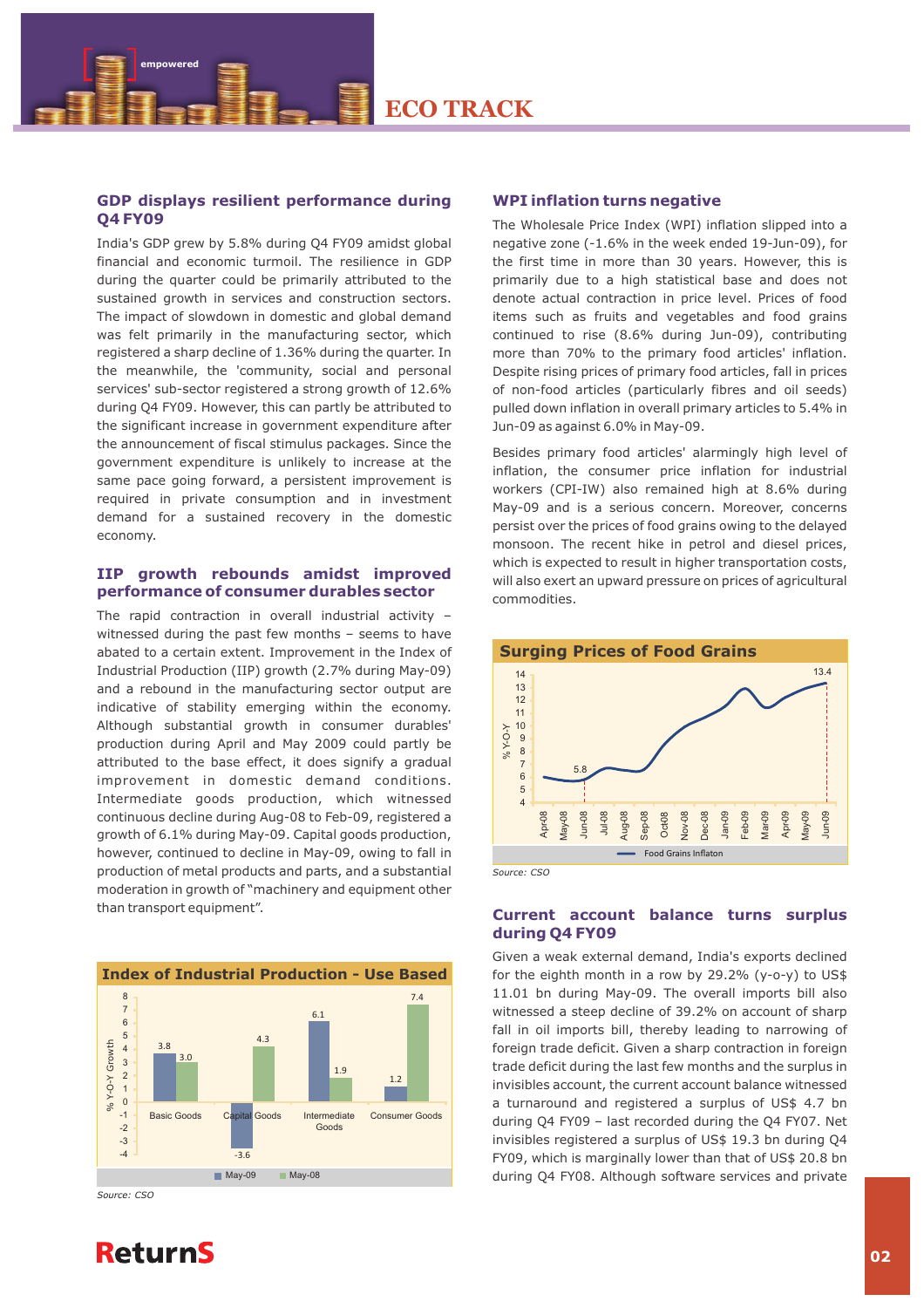

transfer receipts witnessed some decline, the contraction was not significant despite global financial and economic crisis. Nonetheless, India's capital account continued to be negative and registered net outflows of US\$ 5.3 bn during Q4 FY09 as against a net inflow of US\$ 26.0 bn during Q4 FY08.

### **Economy Update**

|                                        | Latest period*            | <b>Corresponding</b><br>period previous<br>fiscal |
|----------------------------------------|---------------------------|---------------------------------------------------|
| GDP $(% , y-o-y)$                      | 5.8 (Q4 FY09)             | 8.6 (Q4 FY08)                                     |
| IIP $(% , y-o-y)$                      | 2.7 (May 09)              | 4.4 (May 08)                                      |
| WPI Inflation $(\%$ , y-o-y)           | $-1.4$ (Jun 09)           | 11.9 (Jun 08)                                     |
| CPI-IW Inflation<br>$(% , y-o-y)$      | 8.6 (May 09)              | 7.8 (May 08)                                      |
| Non-food Credit<br>$(%$ , y-o-y)       | 15.2<br>(as on 26-Jun-09) | 26.2<br>(as on 27-Jun-08)                         |
| Exports in US\$<br>terms $(% , y-o-y)$ | $-29.2$ (May 09)          | 27.4 (May 08)                                     |
| Imports in US\$<br>terms $(%, y-o-y)$  | $-39.2$ (May 09)          | 38.2 (May 08)                                     |
| Exchange rate (Rs/US\$)                | 47.8 (Jun 09)             | 42.8 (Jun 08)                                     |

*Source: CSO, RBI*

*\* As per latest available data* 

# **Bond yields surge as Government embarks on a huge borrowing programme**

The huge government borrowing programme during FY10 to fund the mounting fiscal deficit has exerted an upward pressure on G-sec yields. The yield on the 10-year benchmark gilt crossed the 7% mark on 23-Jun-09 and closed at 7.01%. Given the hardening of G-sec yields, the RBI and the Government took several measures such as unwinding of MSS, purchasing Government securities through OMO, and managing the timing of borrowings in order to limit the adverse impact of the huge government borrowing on private investment. During the current fiscal, so far, the RBI has purchased Government securities to the tune of Rs 298.5 bn through OMO auctions, while MSS unwinding has been of the order of Rs

| <b>Fixed Income Indicators</b>      |                                                                |                                             |  |
|-------------------------------------|----------------------------------------------------------------|---------------------------------------------|--|
|                                     | Latest period                                                  | <b>Previous quarter</b>                     |  |
| 15-91 days T-Bill<br>yield $(\% )$  |                                                                | 3.3 (as on 30-Jun-09) 4.5 (as on 31-Mar-09) |  |
| 92-182 days T-Bill<br>yield $(\%)$  |                                                                | 3.4 (as on 30-Jun-09) 4.3 (as on 31-Mar-09) |  |
| 183-364 days<br>T-Bill yield $(% )$ |                                                                | 3.8 (as on 30-Jun-09) 4.8 (as on 31-Mar-09) |  |
| 10-year G-sec<br>yield $(\% )$      |                                                                | 7.0 (as on 30-Jun-09) 7.0 (as on 31-Mar-09) |  |
| Repo rate $(% )$                    | 4.75 (as on 30-Jun-09) 5.0 (as on 31-Mar-09)                   |                                             |  |
| (9/6)                               | Reverse repo rate 3.25 (as on 30-Jun-09) 3.5 (as on 31-Mar-09) |                                             |  |
| Weighted average<br>call rates      |                                                                | 3.2 (as on 30-Jun-09) 5.0 (as on 30-Mar-09) |  |

*Source: RBI, CCIL, Reuters*



655.0 bn. This has resulted in comfortable liquidity conditions as was apparent from easing of call rates as well as higher recourse to reverse repo window by banks. The daily absorption under the reverse repo window of LAF exceeded Rs 1,000 bn.

# **Gradual resumption in FII inflows buoys equities**

Sentiment in the domestic equity market largely remained bullish during Apr-Jun 09 owing to some resumption in inflows by Foreign Institutional Investors (FIIs). The clear mandate to the UPA government that raised expectations of further economic reforms led the Sensex to post a massive gain of 2,110.79 points in a single day on 18-May-09 to close a little above 14,000 points. While the Sensex witnessed some bouts of bearishness during Jun 09, it crossed the 15,000 mark on 4-Jun-09 once again after a period of nine months. However, gains in equities could not be sustained during the rest of Jun 09 owing to profit booking by investors at regular intervals and uncertainty pertaining to recovery in global economies. The expectations of delay in monsoon, which affected profit projections of the corporate sector also, weighed down the market sentiment. However, resumption in FII inflows provided some support to equities.

FIIs (in equities) witnessed net inflow of Rs 304.6 bn (US\$ 6.3 bn) during Apr-Jun 09 as against a net outflow of Rs 61.5 bn (US\$ 1.5 bn) during Jan-Mar 09. During Apr-May 09, there were two QIPs (Qualified Institutional Placement) and one rights issue, which together mobilised Rs 42.8 bn in the primary market. Some resumption in foreign fund inflows and funds mobilized through QIPs are indicative of gradual easing of funding pressures for corporates.

| <b>Indices</b>  |           |           |          |
|-----------------|-----------|-----------|----------|
| <b>Index</b>    | 30-Jun-09 | 31-Mar-09 | % Change |
| Sensex          | 14,493.84 | 9,708.50  | 49.29    |
| S & P CNX Nifty | 4,291.10  | 3,020.95  | 42.04    |
| <b>NASDAQ</b>   | 1,835.04  | 1,528.59  | 20.05    |
| <b>DOW</b>      | 8,447.00  | 7,608.92  | 11.01    |
| Nikkei          | 9,958.44  | 8,109.53  | 22.80    |
| <b>FTSE</b>     | 4,249.20  | 3,926.10  | 8.23     |
| Hang Sang       | 18,378.73 | 13,576.02 | 35.38    |
| Bovespa         | 51,465.00 | 40,926.00 | 25.75    |

*Sources: Various*

### *Contributed by Dun & Bradstreet India*

The views expressed above are those of Dun & Bradstreet. This communication does not constitute insurance/investment advice or an offer to sell, or a solicitation or an offer to purchase or subscribe to any product. Opinions expressed herein do not have regard to specific investment objectives, financial situation and the particular needs of any specific person who may receive this publication.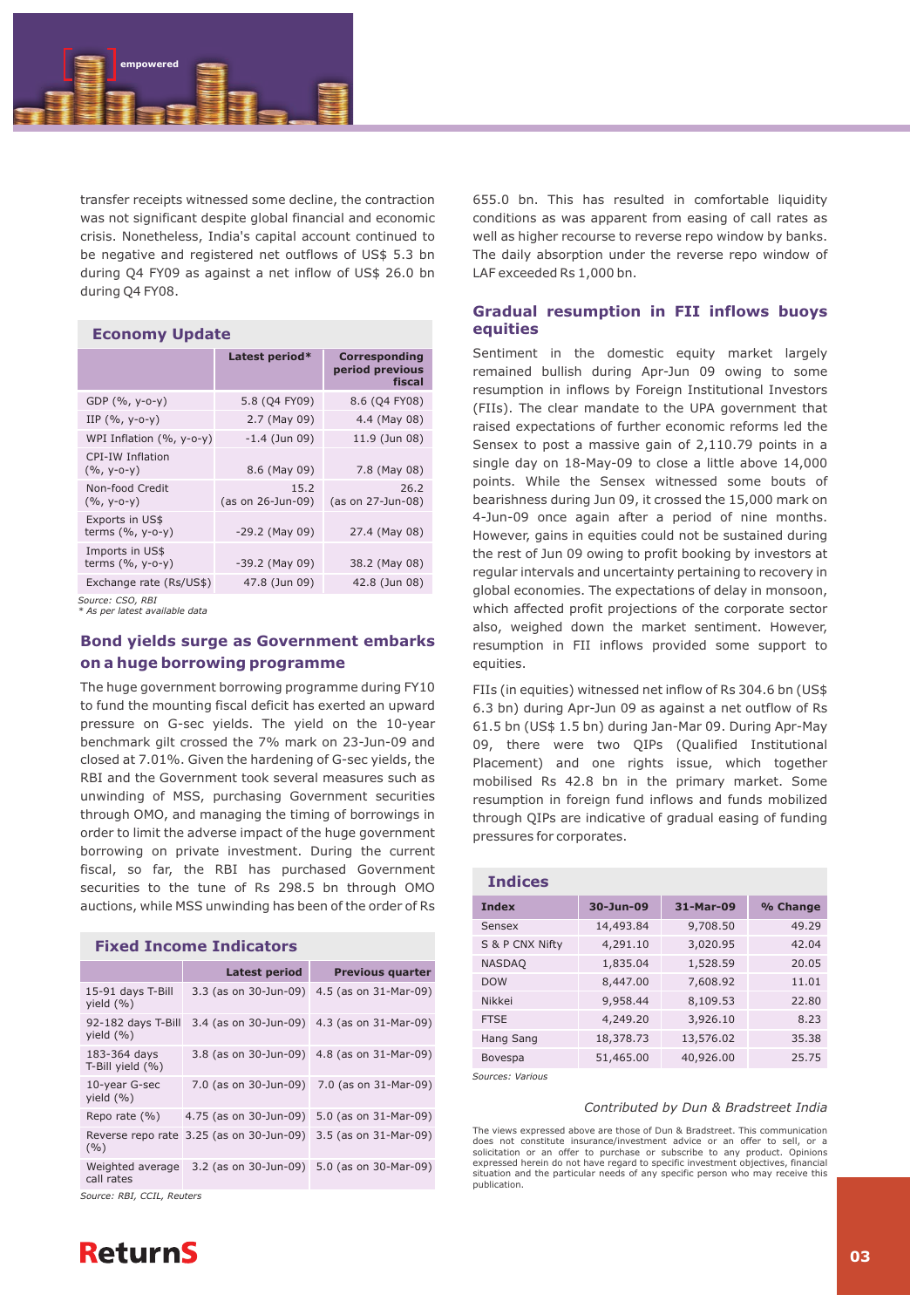**UNIT LINKED EQUITY FUND**

The Fund's primary objective is to have high capital appreciation through investment in equities. To maintain liquidity the fund will invest in cash and money market instruments.

# *Risk Profile - High*

 **empowered**

| <b>Asset Allocation Pattern</b>              |                |
|----------------------------------------------|----------------|
| <b>Equity And Equity Related Instruments</b> | $60\% - 100\%$ |
| <b>Money Market</b>                          | $0\% - 40\%$   |
| Inception Date: June 16, 2008                |                |





| <b>PORTFOLIO AS ON JUNE 30, 2009</b>                                    | %            |
|-------------------------------------------------------------------------|--------------|
| <b>EQUITY</b>                                                           | 90.47        |
| <b>BANKING SERVICES</b>                                                 | 11.92        |
| <b>ICICI BANK LTD</b>                                                   | 4.17         |
| <b>AXIS BANK LTD</b>                                                    | 3.78         |
| <b>ANDHRA BANK LTD</b>                                                  | 2.91         |
| PUNJAB NATIONAL BANK                                                    | 1.06         |
| <b>REFINERY</b>                                                         | 10.87        |
| <b>RELIANCE INDUSTRIES LTD</b>                                          | 5.09         |
| <b>BHARAT PETROLEUM CORP LTD</b>                                        | 3.35         |
| CHENNAI PETROLEUM CORPORATION LTD                                       | 2.42         |
| PRIME MOVERS                                                            | 7.34         |
| <b>BHARAT HEAVY ELECTRICALS LIMITED</b>                                 | 2.86         |
| <b>CUMMINS INDIA LIMITED</b>                                            | 2.56         |
| <b>SUZLON ENERGY LTD</b>                                                | 1.92         |
| <b>INDUSTRIAL CONSTRUCTION</b>                                          | 7.25         |
| <b>LARSEN &amp; TOUBRO LTD</b>                                          | 7.25         |
| <b>FINANCIAL INSTITUTIONS</b>                                           | 6.99         |
| INFRASTRUCTURE DEVELOPMENT FINANCE COMPANY LTD                          | 3.74         |
| RURAL ELECTRIFICATION CORPORATION LTD                                   | 3.25         |
| <b>TELECOMMUNICATION SERVICES</b>                                       | 6.96         |
| RELIANCE COMMUNICATIONS LTD                                             | 3.86         |
| <b>IDEA CELLULAR LTD</b>                                                | 3.09         |
| <b>DRUGS &amp; PHARMACEUTICALS</b>                                      | 4.23         |
| <b>GLENMARK PHARMACEUTICALS LTD</b>                                     | 2.26         |
| <b>LUPIN LTD</b>                                                        | 1.98         |
| <b>CRUDE OIL &amp; NATURAL GAS</b><br>OIL & NATURAL GAS CORPORATION LTD | 4.03<br>4.03 |
| OTHER ELECTRONICS                                                       | 3.89         |
| <b>BHARAT ELECTRONICS LTD</b>                                           | 3.89         |
| <b>BREW/DISTILLERIES</b>                                                | 3.32         |
| UNITED SPIRITS LTD                                                      | 3.32         |
| <b>COMPUTER SOFTWARE</b>                                                | 3.22         |
| ONMOBILE GLOBAL LTD                                                     | 1.77         |
| <b>INFOSYS TECHNOLOGIES LTD</b>                                         | 1.45         |
| <b>COMMERCIAL VEHICLES</b>                                              | 2.79         |
| <b>ASHOK LEYLAND LTD</b>                                                | 2.79         |
| <b>TRANSPORT SUPPORT SERVICES</b>                                       | 2.74         |
| CONTAINER CORPORATION OF INDIA LTD                                      | 2.74         |
| <b>CEMENT</b>                                                           | 2.72         |
| <b>GRASIM INDUSTRIES LTD</b>                                            | 2.72         |
| <b>CONSTRUCTION EQUIPMENTS</b>                                          | 2.44         |
| <b>BEML LTD</b>                                                         | 2.44         |
| <b>COPPER &amp; COPPER PRODUCTS</b>                                     | 2.36         |
| STERLITE INDUSTRIES LTD                                                 | 2.36         |
| <b>PASSENGER CARS</b>                                                   | 1.90         |
| <b>MARUTI SUZUKI INDIA LTD</b>                                          | 1.90         |
| <b>ELECTRICITY GENERATION</b>                                           | 1.88         |
| RELIANCE INFRASTRUCTURE LTD<br><b>AUTO ANCILLARY</b>                    | 1.88<br>1.44 |
| <b>APOLLO TYRES LTD</b>                                                 | 1.44         |
| <b>COSMETICS ETC.</b>                                                   | 1.23         |
| COLGATE PALMOLIVE INDIA LTD                                             | 1.23         |
| <b>PESTICIDES</b>                                                       | 0.94         |
| UNITED PHOSPHORUS LTD                                                   | 0.94         |
| DEPOSITS WITH BANKS AND COMMERCIAL PAPERS                               | 1.74         |
| CANARA BANK FD 2010                                                     | 0.52         |
| HDFC BANK LTD FD 2010                                                   | 0.41         |
| BAJAJ AUTO FINANCE LTD CP 2010                                          | 0.37         |
| STATE BANK OF INDORE FD 2010                                            | 0.26         |
| <b>BANK OF BARODA FD 2010</b>                                           | 0.17         |
| OTHER NET CURRENT ASSETS                                                | 7.80         |
| <b>TOTAL</b>                                                            | 100.00       |

# **ReturnS**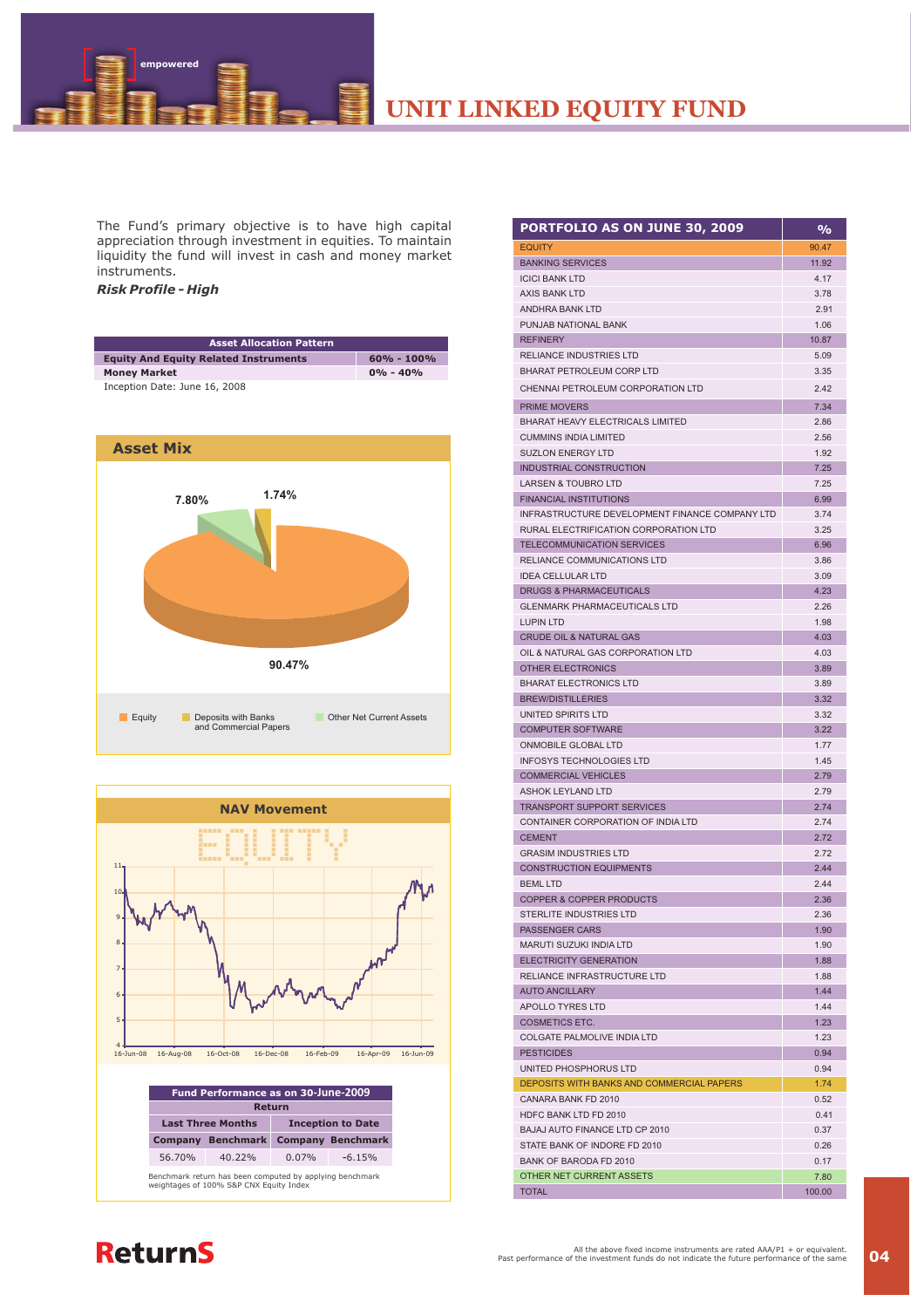**UNIT LINKED GROWTH FUND**

This fund invests in listed equities and high quality fixed income and money market instruments. The fund intends to adopt a relatively aggressive approach towards bonds and equities with the objective of achieving capital appreciation.

### *Risk Profile - Medium to High*

 **empowered**

| <b>Asset Allocation Pattern</b>              |               |  |
|----------------------------------------------|---------------|--|
| <b>Equity And Equity Related Instruments</b> | $50\% - 90\%$ |  |
| <b>Debt Securities</b>                       | $10\% - 50\%$ |  |
| <b>Money Market</b>                          | $0\% - 40\%$  |  |

Inception Date: June 16, 2008





| PORTFOLIO AS ON JUNE 30, 2009                                                   | $\overline{\frac{9}{6}}$ |
|---------------------------------------------------------------------------------|--------------------------|
| <b>EQUITY</b>                                                                   | 73.89                    |
| <b>BANKING SERVICES</b>                                                         | 11.66                    |
| <b>ICICI BANK LTD</b><br><b>AXIS BANK LTD</b>                                   | 4.09<br>3.24             |
| <b>ANDHRA BANK LTD</b>                                                          | 2.64                     |
| PUNJAB NATIONAL BANK                                                            | 169                      |
| <b>REFINERY</b><br>RELIANCE INDUSTRIES LTD                                      | 8.63<br>4.06             |
| <b>BHARAT PETROLEUM CORP LTD</b>                                                | 2.63                     |
| CHENNAI PETROLEUM CORPORATION LTD                                               | 1.94                     |
| <b>PRIME MOVERS</b>                                                             | 5.85                     |
| <b>BHARAT HEAVY ELECTRICALS LIMITED</b><br><b>CUMMINS INDIA LIMITED</b>         | 2.28<br>2.04             |
| <b>SUZLON ENERGY LTD</b>                                                        | 1.53                     |
| INDUSTRIAL CONSTRUCTION                                                         | 5.78                     |
| <b>LARSEN &amp; TOUBRO LTD</b>                                                  | 5.78                     |
| <b>FINANCIAL INSTITUTIONS</b><br>INFRASTRUCTURE DEVELOPMENT FINANCE COMPANY LTD | 5.51<br>2.99             |
| RURAL ELECTRIFICATION CORPORATION LTD                                           | 2.52                     |
| <b>TELECOMMUNICATION SERVICES</b>                                               | 5.50                     |
| <b>RELIANCE COMMUNICATIONS LTD</b>                                              | 3.05                     |
| <b>IDEA CELLULAR LTD</b><br><b>DRUGS &amp; PHARMACEUTICALS</b>                  | 2.46<br>3.36             |
| <b>GLENMARK PHARMACEUTICALS LTD</b>                                             | 1.80                     |
| <b>LUPIN LTD</b>                                                                | 1.56                     |
| <b>CRUDE OIL &amp; NATURAL GAS</b>                                              | 3.19                     |
| OIL & NATURAL GAS CORPORATION LTD<br>OTHER ELECTRONICS                          | 3.19<br>3.09             |
| <b>BHARAT ELECTRONICS LTD</b>                                                   | 3.09                     |
| <b>BREW/DISTILLERIES</b>                                                        | 2.65                     |
| UNITED SPIRITS LTD                                                              | 2.65                     |
| <b>COMPUTER SOFTWARE</b>                                                        | 2.50<br>1.40             |
| <b>ONMOBILE GLOBAL LTD</b><br><b>INFOSYS TECHNOLOGIES LTD</b>                   | 1.09                     |
| <b>COMMERCIAL VEHICLES</b>                                                      | 2.22                     |
| <b>ASHOK LEYLAND LTD</b>                                                        | 2.22                     |
| <b>CEMENT</b>                                                                   | 2.16                     |
| <b>GRASIM INDUSTRIES LTD</b><br><b>TRANSPORT SUPPORT SERVICES</b>               | 2.16<br>2.13             |
| CONTAINER CORPORATION OF INDIA LTD                                              | 2.13                     |
| <b>CONSTRUCTION EQUIPMENTS</b>                                                  | 1.93                     |
| <b>BEML LTD</b>                                                                 | 1.93                     |
| <b>COPPER &amp; COPPER PRODUCTS</b><br><b>STERLITE INDUSTRIES LTD</b>           | 1.81<br>1.81             |
| <b>PASSENGER CARS</b>                                                           | 1.53                     |
| <b>MARUTI SUZUKI INDIA LTD</b>                                                  | 1.53                     |
| <b>ELECTRICITY GENERATION</b>                                                   | 1.47                     |
| RELIANCE INFRASTRUCTURE LTD<br><b>AUTO ANCILLARY</b>                            | 1.47<br>1.16             |
| APOLLO TYRES LTD                                                                | 1.16                     |
| <b>COSMETICS ETC.</b>                                                           | 1.00                     |
| <b>COLGATE PALMOLIVE INDIA LTD</b>                                              | 1.00                     |
| <b>PESTICIDES</b><br>UNITED PHOSPHORUS LTD                                      | 0.75<br>0.75             |
| <b>GOVERNMENT SECURITIES</b>                                                    | 6.39                     |
| 6.07% GOI 2014                                                                  | 2.65                     |
| 7.56% GOI 2014                                                                  | 1.95                     |
| 5.87% GOI 2010<br>6.05% GOI 2019                                                | 0.72<br>0.59             |
| 6.49% GOI 2015                                                                  | 0.49                     |
| <b>CORPORATE BONDS</b>                                                          | 1.69                     |
| 9.50% EXPORT IMPORT BANK 2013                                                   | 1.31                     |
| 10.10% RELIANCE INDUSTRIES LTD 2011<br>10% ICICI BANK LTD 2017                  | 0.27<br>0.11             |
| <b>INFRASTRUCTURE BONDS</b>                                                     | 5.72                     |
| 7.24% LIC HOUSING FINANCE LTD 2011                                              | 1.10                     |
| 6.84% HDFC LTD 2011                                                             | 1.09                     |
| 9.40% POWER FINANCE CORPORATION LTD 2013<br>8.75% IRFC LTD 2013                 | 1.00<br>0.79             |
| 9.80% POWER FINANCE CORPORATION LTD 2012                                        | 0.57                     |
| 9.47% POWER GRID CORPORATION 2014                                               | 0.53                     |
| 9.47% POWER GRID CORPORATION 2012                                               | 0.39                     |
| 9.79% IDFC LTD 2009                                                             | 0.22                     |
| 9.45% REC LTD 2013<br>DEPOSITS WITH BANKS AND COMMERCIAL PAPERS                 | 0.03<br>3.69             |
| STATE BANK OF INDORE FD 2010                                                    | 1.95                     |
| IDBI BANK FD 2010                                                               | 0.98                     |
| BAJAJ AUTO FINANCE LTD CP 2010                                                  | 0.49                     |
| CANARA BANK FD 2010<br>OTHER NET CURRENT ASSETS                                 | 0.27                     |
| <b>TOTAL</b>                                                                    | 8.61<br>100.00           |

# **ReturnS**

All the above fixed income instruments are rated AAA/P1 + or equivalent.<br>Past performance of the investment funds do not indicate the future performance of the same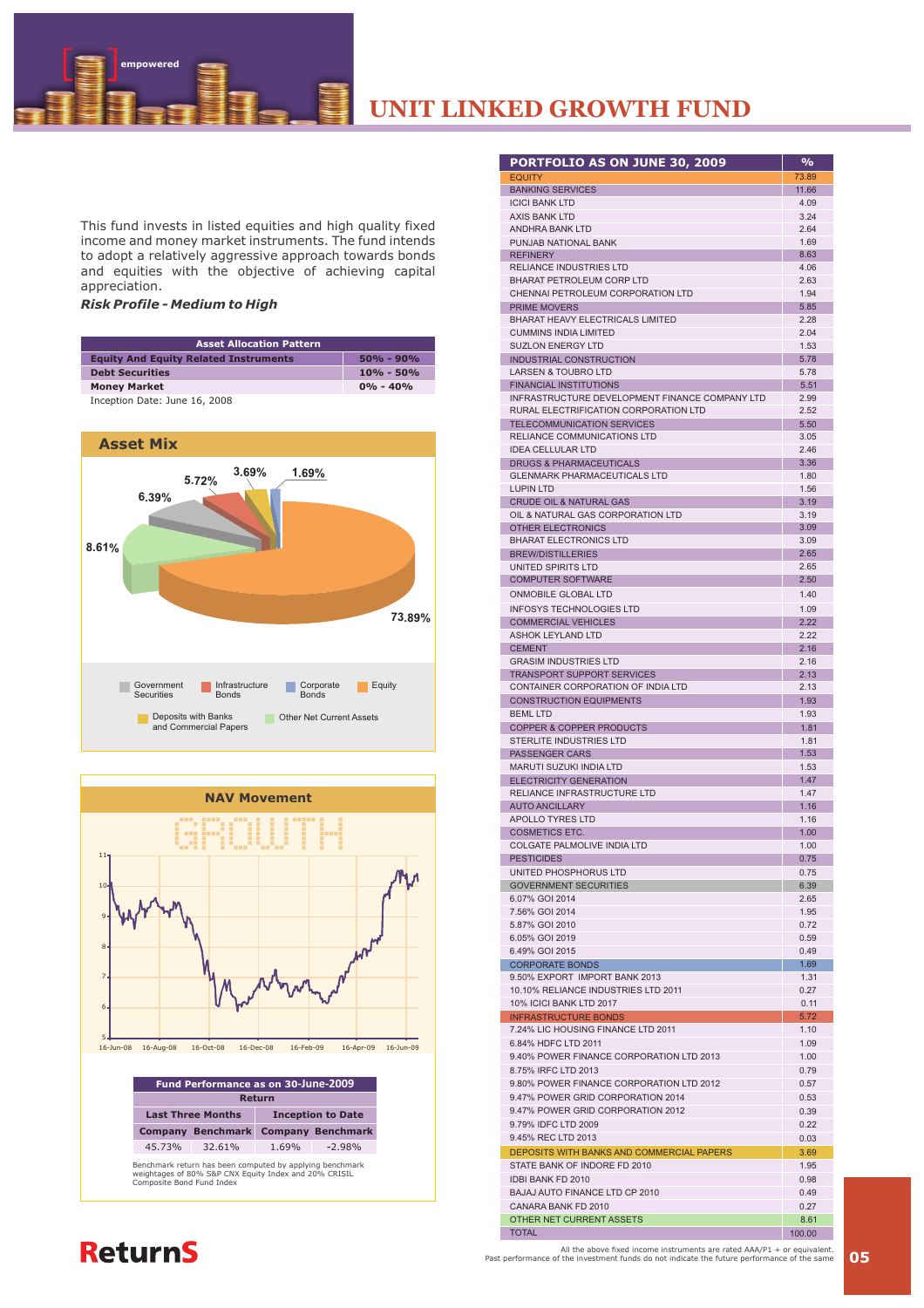This fund adopts a relatively balanced approach towards bonds and equities exposure with the objective of achieving capital appreciation with minimal short-term performance volatility.

### *Risk Profile - Medium*

 **empowered**

| <b>Asset Allocation Pattern</b>              |               |  |
|----------------------------------------------|---------------|--|
| <b>Equity And Equity Related Instruments</b> | $30\% - 70\%$ |  |
| <b>Debt Securities</b>                       | $30\% - 70\%$ |  |
| <b>Money Market</b>                          | $0\% - 40\%$  |  |

Inception Date: June 16, 2008





| PORTFOLIO AS ON JUNE 30, 2009                                                           | $\frac{0}{0}$ |
|-----------------------------------------------------------------------------------------|---------------|
| <b>EQUITY</b>                                                                           | 48.55         |
| <b>BANKING SERVICES</b>                                                                 | 9.53          |
| <b>ICICI BANK LTD</b><br><b>AXIS BANK LTD</b>                                           | 3.04<br>2.25  |
| <b>ANDHRA BANK LTD</b>                                                                  | 2.23          |
| PUNJAB NATIONAL BANK                                                                    | 2.01          |
| <b>REFINERY</b>                                                                         | 5.38          |
| <b>RELIANCE INDUSTRIES LTD</b><br><b>BHARAT PETROLEUM CORP LTD</b>                      | 2.52<br>1.64  |
| CHENNAI PETROLEUM CORPORATION LTD                                                       | 1.22          |
| <b>INDUSTRIAL CONSTRUCTION</b>                                                          | 3.68          |
| <b>LARSEN &amp; TOUBRO LTD</b>                                                          | 3.68          |
| <b>PRIME MOVERS</b>                                                                     | 3.66          |
| <b>BHARAT HEAVY ELECTRICALS LIMITED</b><br><b>CUMMINS INDIA LIMITED</b>                 | 1.42<br>1.27  |
| <b>SUZLON ENERGY LTD</b>                                                                | 0.98          |
| <b>FINANCIAL INSTITUTIONS</b>                                                           | 3.43          |
| INFRASTRUCTURE DEVELOPMENT FINANCE COMPANY LTD<br>RURAL ELECTRIFICATION CORPORATION LTD | 1.84<br>1.59  |
| TELECOMMUNICATION SERVICES                                                              | 3.43          |
| RELIANCE COMMUNICATIONS LTD                                                             | 1.91          |
| <b>IDEA CELLULAR LTD</b>                                                                | 1.52          |
| <b>DRUGS &amp; PHARMACEUTICALS</b><br><b>GLENMARK PHARMACEUTICALS LTD</b>               | 2.08<br>1.12  |
| <b>LUPIN LTD</b>                                                                        | 0.97          |
| <b>CRUDE OIL &amp; NATURAL GAS</b>                                                      | 2.00          |
| OIL & NATURAL GAS CORPORATION LTD<br>OTHER ELECTRONICS                                  | 2.00          |
| <b>BHARAT ELECTRONICS LTD</b>                                                           | 1.90<br>1.90  |
| <b>BREW/DISTILLERIES</b>                                                                | 1.67          |
| UNITED SPIRITS LTD                                                                      | 1.67          |
| <b>COMPUTER SOFTWARE</b><br>ONMOBILE GLOBAL LTD                                         | 1.57          |
| <b>INFOSYS TECHNOLOGIES LTD</b>                                                         | 0.87<br>0.70  |
| <b>COMMERCIAL VEHICLES</b>                                                              | 1.41          |
| <b>ASHOK LEYLAND LTD</b>                                                                | 1.41          |
| <b>TRANSPORT SUPPORT SERVICES</b><br>CONTAINER CORPORATION OF INDIA LTD                 | 1.40          |
| <b>CEMENT</b>                                                                           | 1.40<br>1.35  |
| <b>GRASIM INDUSTRIES LTD</b>                                                            | 1.35          |
| <b>CONSTRUCTION EQUIPMENTS</b>                                                          | 1.17          |
| <b>BEML LTD</b><br><b>COPPER &amp; COPPER PRODUCTS</b>                                  | 1.17<br>1.12  |
| <b>STERLITE INDUSTRIES LTD</b>                                                          | 1.12          |
| <b>PASSENGER CARS</b>                                                                   | 0.97          |
| <b>MARUTI SUZUKI INDIA LTD</b><br><b>ELECTRICITY GENERATION</b>                         | 0.97<br>0.92  |
| RELIANCE INFRASTRUCTURE LTD                                                             | 0.92          |
| <b>AUTO ANCILLARY</b>                                                                   | 0.74          |
| <b>APOLLO TYRES LTD</b>                                                                 | 0.74          |
| <b>COSMETICS ETC.</b><br>COLGATE PALMOLIVE INDIA LTD                                    | 0.64<br>0.64  |
| <b>PESTICIDES</b>                                                                       | 0.48          |
| UNITED PHOSPHORUS LTD                                                                   | 0.48          |
| <b>GOVERNMENT SECURITIES</b><br>6.07% GOI 2014                                          | 14.40<br>6.48 |
| 7.56% GOI 2014                                                                          | 4.58          |
| 6.05% GOI 2019                                                                          | 1.67          |
| 6.49% GOI 2015<br>5.87% GOI 2010                                                        | 0.90          |
| <b>CORPORATE BONDS</b>                                                                  | 0.78<br>2.92  |
| 9.50% EXPORT IMPORT BANK 2013                                                           | 2.52          |
| 10.10% RELIANCE INDUSTRIES LTD 2011                                                     | 0.20          |
| 10% ICICI BANK LTD 2017<br><b>INFRASTRUCTURE BONDS</b>                                  | 0.19<br>13.39 |
| 7.24% LIC HOUSING FINANCE LTD 2011                                                      | 3.07          |
| 8.75% IRFC LTD 2013                                                                     | 3.00          |
| 6.84% HDFC LTD 2011                                                                     | 2.47          |
| 9.40% POWER FINANCE CORPORATION LTD 2013<br>9.47% POWER GRID CORPORATION 2014           | 2.20<br>0.87  |
| 9.47% POWER GRID CORPORATION 2012                                                       | 0.82          |
| 9.80% POWER FINANCE CORPORATION LTD 2012                                                | 0.53          |
| 9.79% IDFC LTD 2009                                                                     | 0.37          |
| 9.45% REC LTD 2013<br>DEPOSITS WITH BANKS AND COMMERCIAL PAPERS                         | 0.06<br>5.62  |
| STATE BANK OF INDORE FD 2010                                                            | 1.89          |
| BAJAJ AUTO FINANCE LTD CP 2010                                                          | 1.77          |
| IDBI BANK FD 2010<br>CANARA BANK FD 2010                                                | 1.60<br>0.36  |
| OTHER NET CURRENT ASSETS                                                                | 15.14         |
| <b>TOTAL</b>                                                                            | 100.00        |

# **ReturnS**

All the above fixed income instruments are rated AAA/P1 + or equivalent.<br>Past performance of the investment funds do not indicate the future performance of the same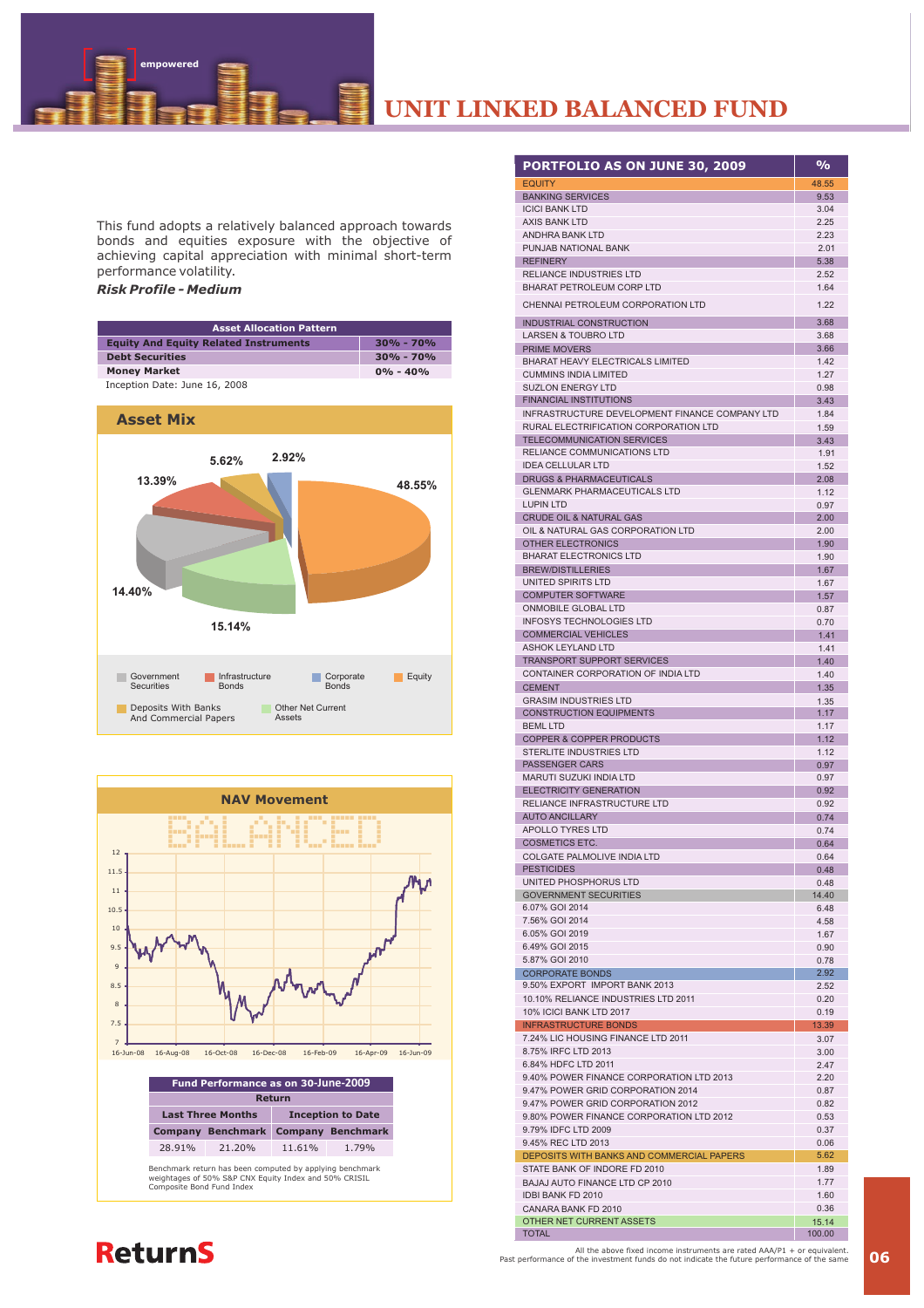

# UNIT LINKED DEBT FUND

This fund invests in a portfolio of high quality bonds and other fixed and floating rate securities issued by the Government, Government agencies and corporate issuers. To Maintain liquidity, the fund invests in the money market instruments.

## *Risk Profile - Low to Medium*

 **empowered**



This fund primarily invests in portfolio constituted of money market and high quality debt securities. *Risk Profile - Low*



| PORTFOLIO AS ON JUNE 30, 2009                    | %      |
|--------------------------------------------------|--------|
| <b>GOVERNMENT SECURITIES</b>                     | 32.27  |
| 6.07% GOI 2014                                   | 10.64  |
| 7.56% GOI 2014                                   | 10.14  |
| 5.87% GOI 2010                                   | 6.11   |
| 6.05% GOI 2019                                   | 3.22   |
| 6.49% GOI 2015                                   | 2.17   |
| <b>CORPORATE BONDS</b>                           | 7.99   |
| 9.50% EXPORT IMPORT BANK 2013                    | 5.56   |
| 10.10% RELIANCE INDUSTRIES LTD 2011              | 1.36   |
| 10% ICICI BANK LTD 2017                          | 1.07   |
| <b>INFRASTRUCTURE BONDS</b>                      | 29.94  |
| 8.75% IRFC LTD 2013                              | 6.66   |
| 9.40% POWER FINANCE CORPORATION LTD 2013         | 5.59   |
| 6.84% HDFC LTD 2011                              | 5.27   |
| 7.24% LIC HOUSING FINANCE LTD 2011               | 4.58   |
| 9.47% POWER GRID CORPORATION 2014                | 2.27   |
| 9.79% IDFC LTD 2009                              | 2.19   |
| 9.80% POWER FINANCE CORPORATION LTD 2012         | 1.50   |
| 9.47% POWER GRID CORPORATION 2012                | 1.20   |
| 9.45% REC LTD 2013                               | 0.68   |
| <b>DEPOSITS WITH BANKS AND COMMERCIAL PAPERS</b> | 16.26  |
| <b>IDBI BANK FD 2010</b>                         | 4.32   |
| <b>BAJAJ AUTO FINANCE LTD CP 2010</b>            | 4.27   |
| CANARA BANK FD 2010                              | 3.45   |
| STATE BANK OF INDORE FD 2010                     | 2.36   |
| BANK OF BARODA FD 2010                           | 0.91   |
| <b>CORPORATION BANK FD 2010</b>                  | 0.76   |
| ORIENTAL BANK OF COMMERCE FD 2010                | 0.18   |
| OTHER NET CURRENT ASSETS                         | 13.55  |
| <b>TOTAL</b>                                     | 100.00 |

# UNIT LINKED LIQUID FUND

| <b>PORTFOLIO AS ON JUNE 30, 2009</b>      | $\frac{1}{2}$ |
|-------------------------------------------|---------------|
| DEPOSITS WITH BANKS AND COMMERCIAL PAPERS | 79.05         |
| ALLAHARAD BANK ED 2010                    | 5.50          |
| ANDHRA BANK ED 2010                       | 5.50          |
| AXIS BANK I TD FD 2010                    | 8 11          |
| BAJAJ AUTO FINANCE LTD CP 2010            | 3.00          |
| <b>BANK OF BARODA FD 2010</b>             | 4.06          |
| CANARA BANK FD 2010                       | 782           |
| CORPORATION BANK ED 2010                  | 8.10          |
| HDEC BANK I TD ED 2010                    | 4.34          |
| <b>IDBI BANK ED 2010</b>                  | 770           |
| ORIENTAL BANK OF COMMERCE ED 2010         | 2.32          |
| STATE BANK OF BIKANER & JAIPUR ED 2010    | 145           |
| STATE BANK OF INDIA ED 2010               | 2.90          |
| STATE BANK OF INDORE FD 2010              | 8.69          |
| <b>LICO BANK ED 2010</b>                  | 579           |
| <b>UNION BANK OF INDIA ED 2010</b>        | 377           |
| OTHER NET CURRENT ASSETS                  | 20.95         |
| <b>TOTAL</b>                              | 100.00        |

# **ReturnS**